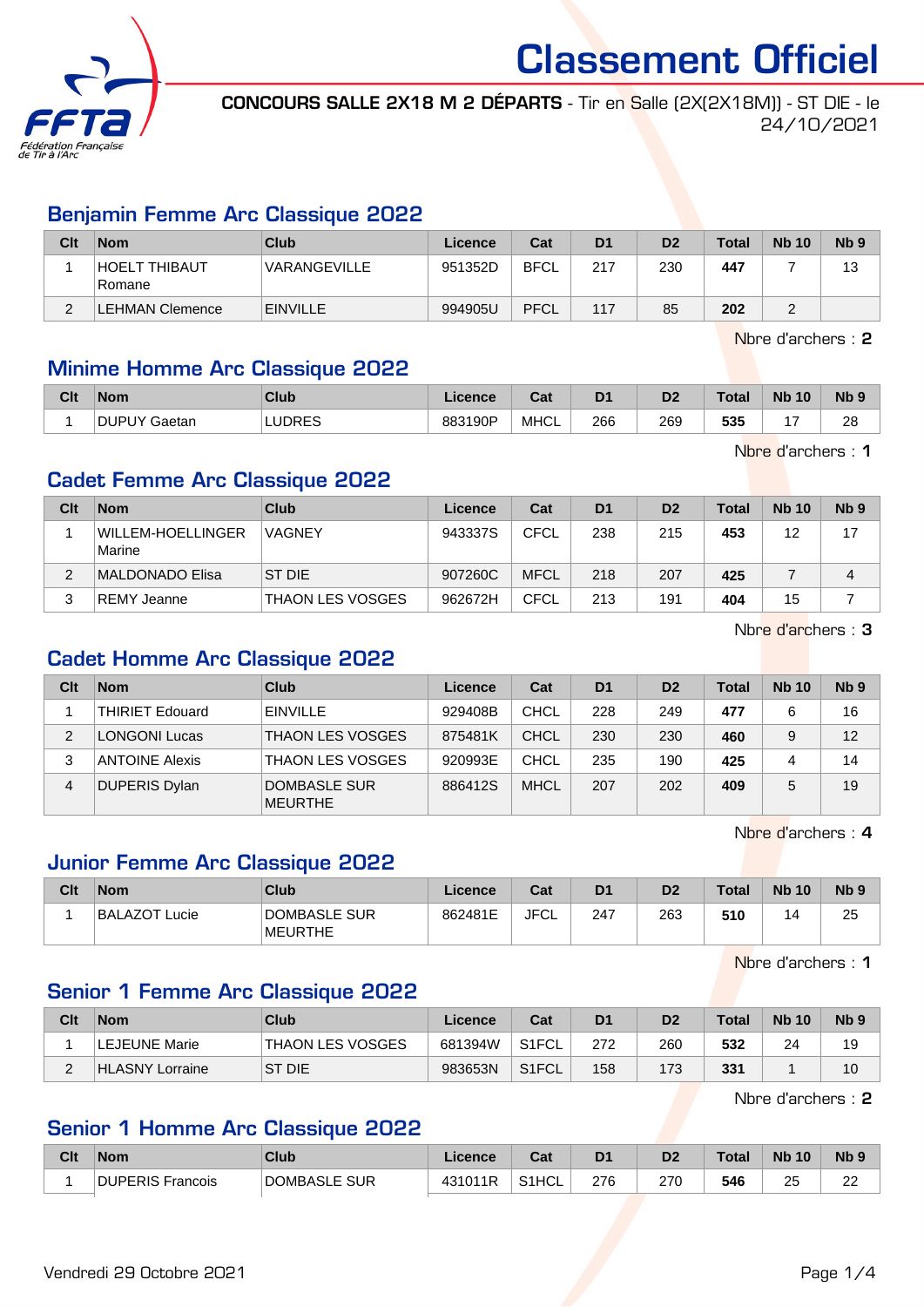

Classement Officiel

CONCOURS SALLE 2X18 M 2 DÉPARTS - Tir en Salle (2X(2X18M)) - ST DIE - le 24/10/2021

# Senior<sup>avier</sup> Homme Arc Classique 2022 (Suite)

| Clt      | <b>Nom</b>              | <b>Club</b>        | Licence | Cat          | D <sub>1</sub> | D2  | <b>Total</b> | <b>Nb 10</b> | N <sub>b</sub> <sub>9</sub> |
|----------|-------------------------|--------------------|---------|--------------|----------------|-----|--------------|--------------|-----------------------------|
| <u>.</u> | <b>STOECKEL Nicolas</b> | <b>LINGOLSHEIM</b> | 950134E | S1HCL        | 226            | 237 | 463          |              | 15                          |
|          | <b>BOUARD Julien</b>    | ST DIE             | 938563C | <b>S1HCL</b> | 184            | 171 | 355          |              | ັ                           |

Nbre d'archers : 3

## Senior 2 Femme Arc Classique 2022

| Clt            | <b>Nom</b>                | Club                           | Licence | Cat                | D <sub>1</sub> | D <sub>2</sub> | <b>Total</b> | <b>Nb 10</b> | Nb <sub>9</sub> |
|----------------|---------------------------|--------------------------------|---------|--------------------|----------------|----------------|--------------|--------------|-----------------|
|                | <b>MOUROT Marie Paule</b> | <b>THAON LES VOSGES</b>        | 618732K | S <sub>2</sub> FCL | 252            | 259            | 511          | 15           | 17              |
| $\mathfrak{p}$ | <b>JACQUES Ghislaine</b>  | DOMBASLE SUR<br><b>MEURTHE</b> | 892151E | S <sub>2</sub> FCL | 250            | 243            | 493          | 10           | 15              |
| 3              | <b>MUNDING Laurence</b>   | VAGNEY                         | 918886P | S <sub>2</sub> FCL | 244            | 246            | 490          | 13           | 20              |
| 4              | <b>MATHIOT Nadege</b>     | <b>MONT L'ETROIT</b>           | 900143S | S <sub>2</sub> FCL | 240            | 244            | 484          | 13           | 15              |
| 5              | <b>LAURENT Christelle</b> | <b>MONT L'ETROIT</b>           | 900772A | S <sub>2</sub> FCL | 235            | 221            | 456          |              | 9               |
| 6              | <b>LAPOULLE Sylvie</b>    | <b>EINVILLE</b>                | 661446N | S <sub>2</sub> FCL | 214            | 211            | 425          | 8            | 10              |

Nbre d'archers : 6

## Senior 2 Homme Arc Classique 2022

| Clt            | <b>Nom</b>              | Club                 | Licence | Cat                | D <sub>1</sub> | D <sub>2</sub> | Total | <b>Nb 10</b> | Nb <sub>9</sub> |
|----------------|-------------------------|----------------------|---------|--------------------|----------------|----------------|-------|--------------|-----------------|
|                | <b>HARMAND Hubert</b>   | <b>VAGNEY</b>        | 827690N | S <sub>2</sub> HCL | 267            | 241            | 508   | 15           | 24              |
| $\overline{2}$ | <b>WOLFF Roger</b>      | <b>LINGOLSHEIM</b>   | 220113D | S <sub>2</sub> HCL | 237            | 247            | 484   | 9            | 19              |
| 3              | <b>LAURENT Thierry</b>  | <b>MONT L'ETROIT</b> | 900775D | S <sub>2</sub> HCL | 224            | 249            | 473   | 10           | 10              |
| 4              | <b>REMY Pascal</b>      | THAON LES VOSGES     | 455663L | S <sub>2</sub> HCL | 235            | 233            | 468   | 5            | 15              |
| 5              | <b>BLAISE Alexandre</b> | THAON LES VOSGES     | 963687L | S <sub>2</sub> HCL | 184            | 211            | 395   | 2            | 11              |
| 6              | <b>COLTEL Nicolas</b>   | THAON LES VOSGES     | 405931E | S <sub>2</sub> HCL | 202            | 182            | 384   | 9            | 11              |

Nbre d'archers : 6

# Senior 3 Femme Arc Classique 2022

| Clt | <b>Nom</b>              | Club                           | Licence | Cat   | D <sub>1</sub> | D <sub>2</sub> | <b>Total</b> | <b>Nb 10</b> | Nb <sub>9</sub> |
|-----|-------------------------|--------------------------------|---------|-------|----------------|----------------|--------------|--------------|-----------------|
|     | <b>COURTE Paulette</b>  | DOMBASLE SUR<br><b>MEURTHE</b> | 265196G | S3FCL | 272            | 271            | 543          | 20           | 25              |
| 2   | <b>STIRCHLER Nadine</b> | <b>EINVILLE</b>                | 271843G | S3FCL | 239            | 243            | 482          | 14           | 15              |
| 3   | MASSON Jocelyne         | DOMBASLE SUR<br><b>MEURTHE</b> | 267783U | S3FCL | 227            | 236            | 463          | 10           | 10              |

Nbre d'archers : 3

## Senior 3 Homme Arc Classique 2022

| Clt | <b>Nom</b>                  | Club                           | Licence | Cat   | D <sub>1</sub> | D <sub>2</sub> | <b>Total</b> | <b>Nb 10</b> | N <sub>b</sub> <sub>9</sub> |
|-----|-----------------------------|--------------------------------|---------|-------|----------------|----------------|--------------|--------------|-----------------------------|
|     | <b>STROCK Bertrand</b>      | <b>RIXHEIM</b>                 | 773820J | S3HCL | 253            | 269            | 522          | 15           | 19                          |
| 2   | <b>COLIN Raphael</b>        | <b>THAON LES VOSGES</b>        | 921001N | S3HCL | 251            | 244            | 495          | 16           | 13                          |
| 3   | <b>TOUSSAINT Jean-Marie</b> | <b>THAON LES VOSGES</b>        | 655710D | S3HCL | 251            | 237            | 488          |              | 21                          |
| 4   | <b>BALAZOT Daniel</b>       | DOMBASLE SUR<br><b>MEURTHE</b> | 908254H | S3HCL | 227            | 252            | 479          | 10           | 13                          |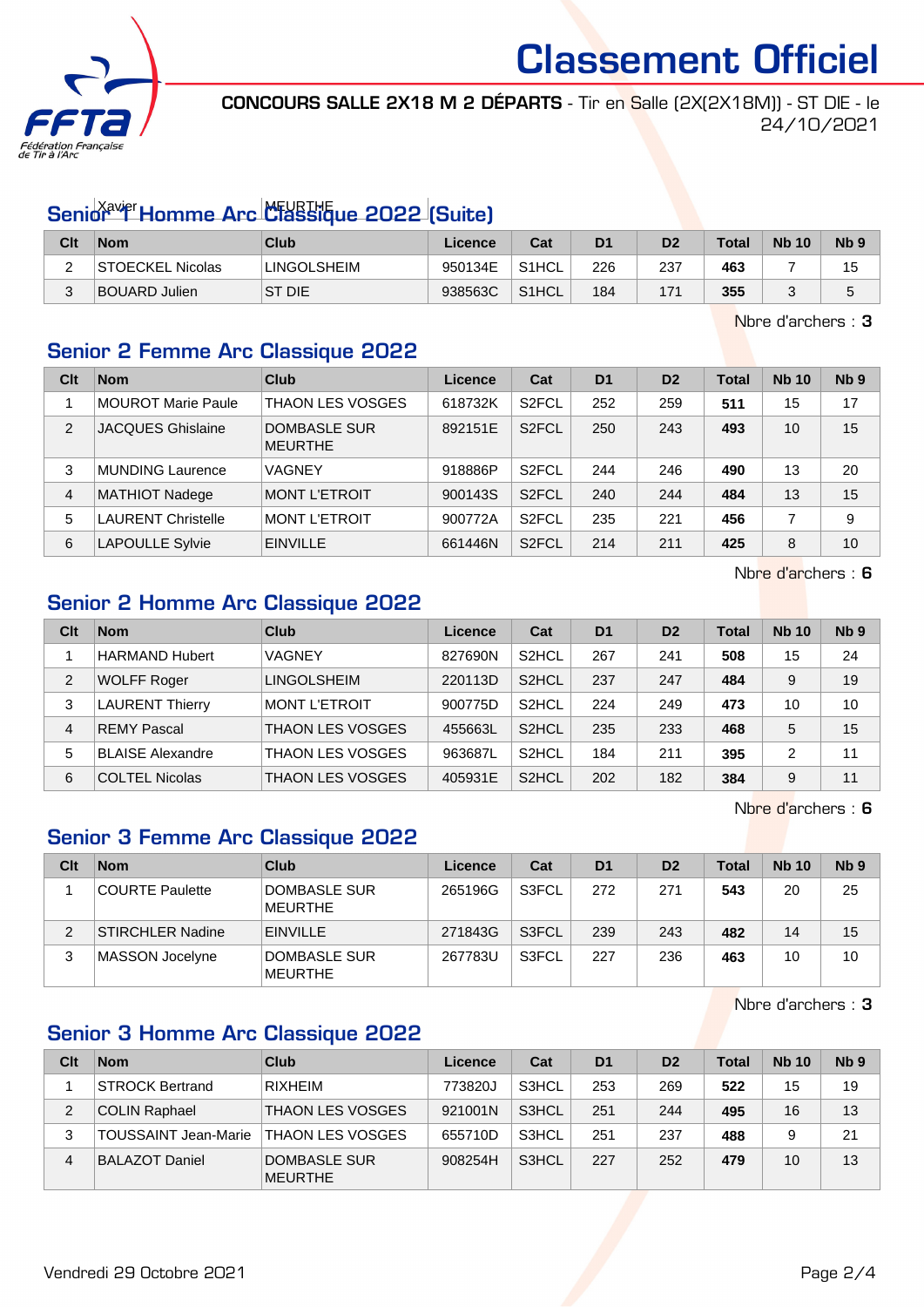

Classement Officiel

CONCOURS SALLE 2X18 M 2 DÉPARTS - Tir en Salle (2X(2X18M)) - ST DIE - le 24/10/2021

#### Senior 3 Homme Arc Classique 2022 (Suite)

| Clt                      | <b>Nom</b>              | Club            | Licence               | 2.1<br>uau | D <sub>1</sub> | D <sub>2</sub> | Total | <b>N<sub>b</sub></b><br>10 | N <sub>b</sub> <sub>9</sub> |
|--------------------------|-------------------------|-----------------|-----------------------|------------|----------------|----------------|-------|----------------------------|-----------------------------|
| $\overline{\phantom{0}}$ | <b>STIRCHLER Edgard</b> | <b>EINVILLE</b> | 271836Z<br>$\epsilon$ | S3HCL      | 235            | 226            | 461   |                            |                             |

Nbre d'archers : 5

#### Senior 1 Femme Arc à Poulies 2022

| Clt | <b>Nom</b>      | Club            | Licence | $\sim$<br>val | D1  | D <sub>2</sub> | <b>Total</b> | <b>Nb 10</b> | N <sub>b</sub> <sub>9</sub> |
|-----|-----------------|-----------------|---------|---------------|-----|----------------|--------------|--------------|-----------------------------|
|     | ∟APOULLE Audrey | <b>EINVILLE</b> | 647743U | S1FCO         | 250 | 250            | 500          |              | nn<br>20                    |

Nbre d'archers : 1

#### Senior 1 Homme Arc a Poulies 2022

| Clt | <b>Nom</b>         | Club                    | Licence | Cat                | D <sub>1</sub> | D <sub>2</sub> | <b>Total</b> | <b>Nb 10</b> | N <sub>b</sub> <sub>9</sub> |
|-----|--------------------|-------------------------|---------|--------------------|----------------|----------------|--------------|--------------|-----------------------------|
|     | JOUBERT Valentin   | <b>THAON LES VOSGES</b> | 631021T | S <sub>1</sub> HCO | 292            | 289            | 581          | $4^{\prime}$ | 19                          |
|     | DESMARCHELIER Loic | <b>IST DIE</b>          | 912027J | S <sub>1</sub> HCO | 276            | 281            | 557          | 19           | 38                          |

Nbre d'archers : 2

## Senior 2 Homme Arc à Poulies 2022

| Clt | <b>Nom</b>  | Club               | Licence | Cat                | D <sub>1</sub> | D <sub>2</sub> | <b>Total</b> | <b>Nb 10</b> | Nb 9 |
|-----|-------------|--------------------|---------|--------------------|----------------|----------------|--------------|--------------|------|
|     | DUBOIS Jean | <b>LINGOLSHEIM</b> | 941517N | S <sub>2</sub> HCO | 275            | 278            | 553          | 16           | 51   |
| _   | HACHE Yan   | <b>BRUNSTATT</b>   | 753950L | S <sub>2</sub> HCO | 275            | 274            | 549          | 15           | 40   |

Nbre d'archers : 2

## Senior 3 Homme Arc à Poulies 2022

| Clt | <b>Nom</b>       | Club                    | Licence | Cat   | D1  | D2  | <b>Total</b> | <b>Nb 10</b> | N <sub>b</sub> 9 |
|-----|------------------|-------------------------|---------|-------|-----|-----|--------------|--------------|------------------|
|     | CHARRIERE Lionel | THAON LES VOSGES        | 274784D | S3HCO | 267 | 273 | 540          | 12           | 44               |
|     | SAYER Jacky      | <b>THAON LES VOSGES</b> | 760957C | S3HCO | 267 | 269 | 536          |              | 40               |

Nbre d'archers : 2

## Adultes Femme Bare Bow 2022

| Clt | <b>Nom</b>   | Club            | Licence | יפ<br>⊍a | D <sub>1</sub> | D <sub>2</sub> | <b>Total</b> | <b>N<sub>b</sub></b><br>10 | <b>Nb</b> |
|-----|--------------|-----------------|---------|----------|----------------|----------------|--------------|----------------------------|-----------|
|     | Coralie<br>∼ | <b>EINVILLE</b> | 894957E | S1FBB    | 160            | 1 n 1<br>:34   | 294          | -                          |           |

Nbre d'archers : 1

## Adultes Homme Bare Bow 2022

| Clt | <b>Nom</b>            | Club                           | Licence | Cat                | D <sub>1</sub> | D <sub>2</sub> | <b>Total</b> | <b>Nb 10</b> | N <sub>b</sub> <sub>9</sub> |
|-----|-----------------------|--------------------------------|---------|--------------------|----------------|----------------|--------------|--------------|-----------------------------|
|     | ROMA Georges          | ST DIE                         | 109869Y | S3HBB              | 255            | 238            | 493          | 12           | 21                          |
| 2   | D'AGOSTINO Stephane   | <b>THAON LES VOSGES</b>        | 780054K | S <sub>2</sub> HBB | 249            | 243            | 492          | 11           | 19                          |
| 3   | <b>VILLEMIN Herve</b> | ST DIE                         | 961274N | S <sub>2</sub> HBB | 239            | 241            | 480          | 9            | 14                          |
| 4   | JACQUES Philippe      | DOMBASLE SUR<br><b>MEURTHE</b> | 933185G | S3HBB              | 234            | 224            | 458          | 6            | 18                          |

Vendredi 29 Octobre 2021 Page 3/4